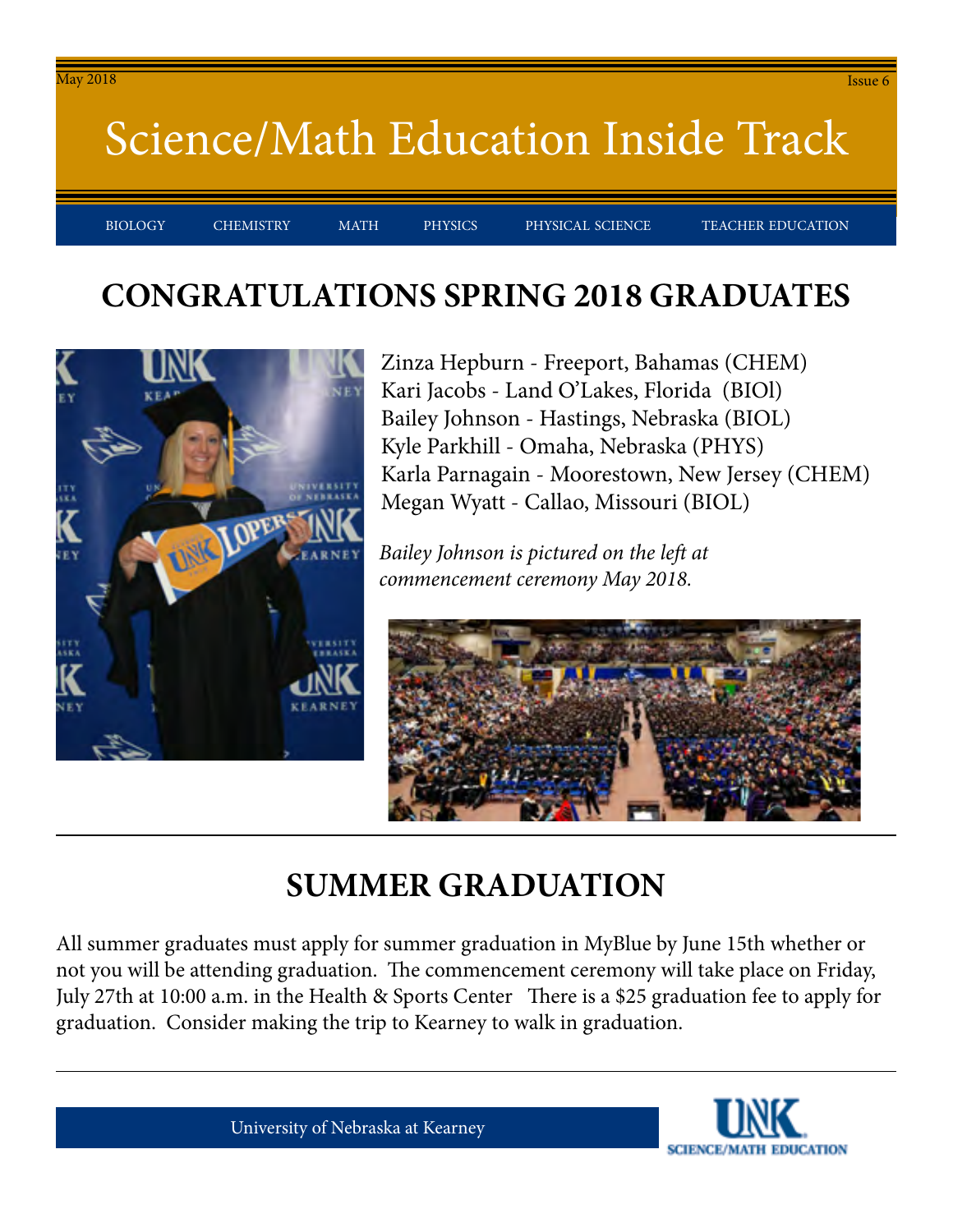# Science/Math Education Inside Track

BIOLOGY CHEMISTRY MATH PHYSICS PHYSICAL-SCIENCE TEACHER-EDUCATION

### **ADVISING TIPS**

- **• REGISTER** for F**all classes as soon as possible** to ensure a spot for the fall. There are more class seats available now than there will be after **June 15** when new students will be able to register.
- Tuition will be billed out at the end of August and due September 20th.
- Research class **(TE 800)**, pedagogy class **(TE 804 or TE 886)** and **numerous Biology courses** will be offered every fall and spring semesters.
- **• PHYS 810P Math Techniques in Physics** recommended for students with **physics/physical science emphasis** and for students with **math emphasis** for supporting coursework.
- **• ONE / TWO CREDIT COURSES:** At least four credit hours are required every semester to qualify for financial aid every semester. Below are one or two credit courses for this fall semester.
	- ° **BIOL 832 Crane Ecology**  major emphasis area, supporting courses, electives
	- <sup>o</sup> CHEM 866 Analytical Instrumentation for High School Teachers major emphasis area, supporting courses, electives
	- ° **CHEM 823 Transitional Metal Chemistry for High School Teachers** major emphasis area, supporting courses, electives
	- ° **BIOL 881 Current Issues in Biology Sections (01 04)** elective only
	- ° **TE 808P Human Relations** elective only



**May 10th:** E-bill will be sent to student's Lopermail account **May 30th:** Tuition and fees due in full for summer classes **May 28th - June 15th:** Written Comprehensive Exams **June 15th:** Last day to apply for summer graduation **July 9th - 15th:** Oral Comprehensives Examines(if needed) **July 27th:** Summer Commencement Ceremony at 10:00 a.m. **August 20th:** Fall semester begins **September 20th:** Tuition and fees due for fall classes

**UPCOMING DEADLINES**

*UNK Fact: The 66-foot tall Peterson-Yanney Memorial Tower was constructed in 1986 and plays music daily*.

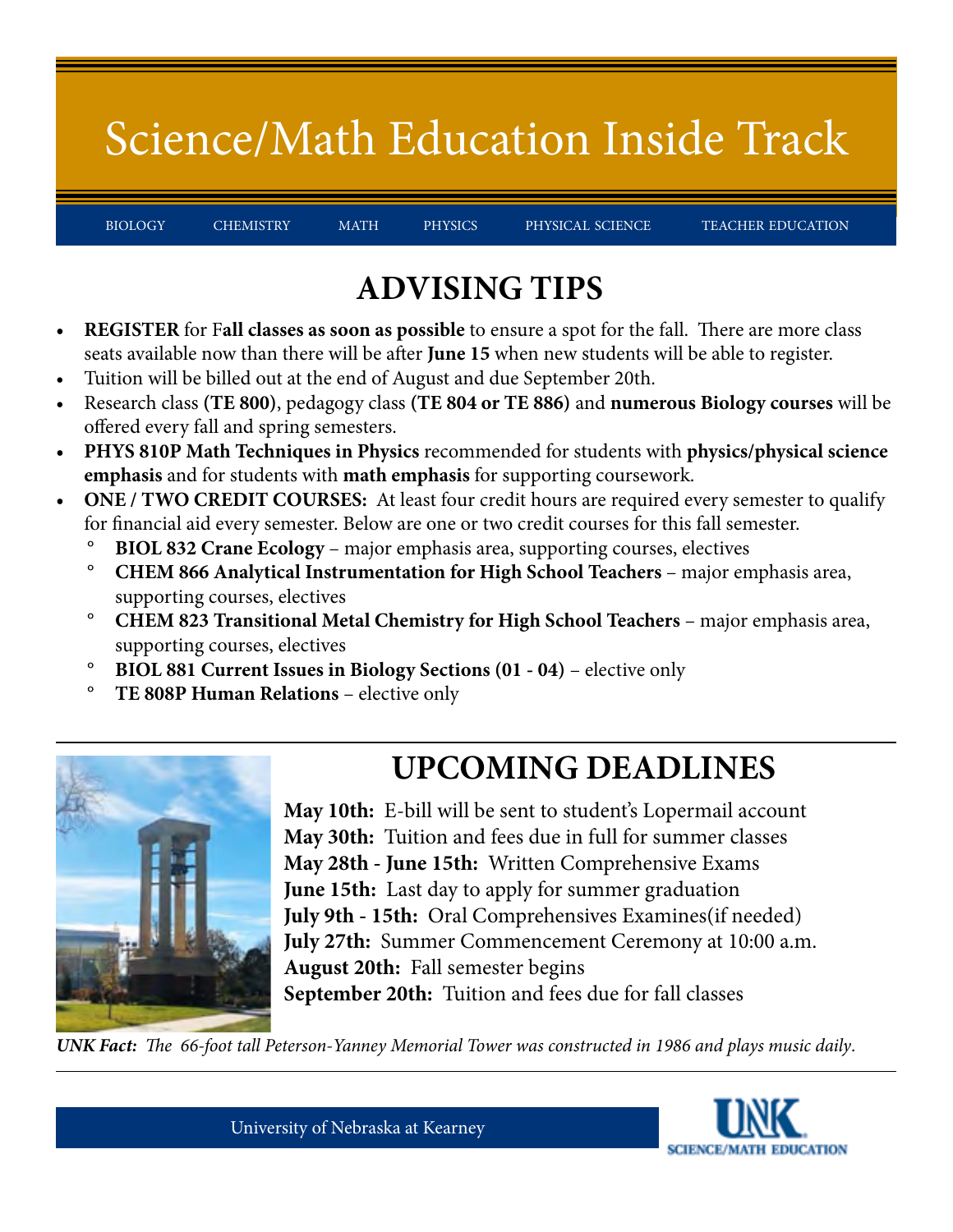### Science/Math Education Inside Track

BIOLOGY CHEMISTRY MATH PHYSICS PHYSICAL-SCIENCE TEACHER-EDUCATION

#### **FALL COURSE AVAILABILITY**

CHEM 822 – Transition Metal Chemistry for HS Teachers (1 cr) CHEM 866 – Analytical Instrumentation for HS Teachers (2 crs) BIOL 802 – Organic Evolution BIOL 803P – Plant Physiology BIOL 827 02 – Biological Statistics BIOL 830P 01 – ST: Animal Community Ecology BIOL 830P 02 – ST: Advanced Limnology BIOL 830P 03 – ST: Decoding Diabetes BIOL 830P 05 – ST: Sustainable Agriculture BIOL 832 – Crane Ecology (1 cr) BIOL 838 – Essential Human Anatomy BIOL 839 – Human Physiological Systems BIOL 840 01/02 – Infectious Diseases BIOL 846 – Cancer Biology BIOL 884 02 – Freshwater Management Techniques

BIOL 869 – Conservation of Birds and Mammals TE 800 02/03 – Educational Research TE 804 – Curriculum Development in Multicultural Education TE 886P 01/02 – Technology Tools for Teachers

#### **ELECTIVES ONLY**

TE 803 – Philosophy of Education TE 804 – Curriculum Develop in Multicultural Educ TE 805P – Overview of Assistive Technology TE 808P – Human Relations (1 cr) TE 810 02 – Design & Development in Instruction TE 854 – Reading in the Content Areas TE 866 – Motivating the 21st Century Learner TE 877 – Develop Web-Based Educ Environments TE 866 – Technology Tools for Teachers BIOL 881 – Current Issues in Biology

### **WHAT TO DO WHEN CLASSES ARE FULL**

Contact the preferred individual for each department to have permits issued or to be placed on a waiting list:

**BIOL:** Brian Peterson, Program Coordinator (msbiology@unk.edu or 308.865.1589) **CHEM:** Dr. Scott Darveau, Department Chair (darveausa@unk.edu or 308.865.8491) **MATH:** Dr. Barton Willis, Department Chair (willisb@unk.edu or 308.865.8868) **TE, PHYS or SMED:** Holly Peterson, Sci/Math Ed Program Coordinator (msedsci@unk.edu or 308.865.8043)